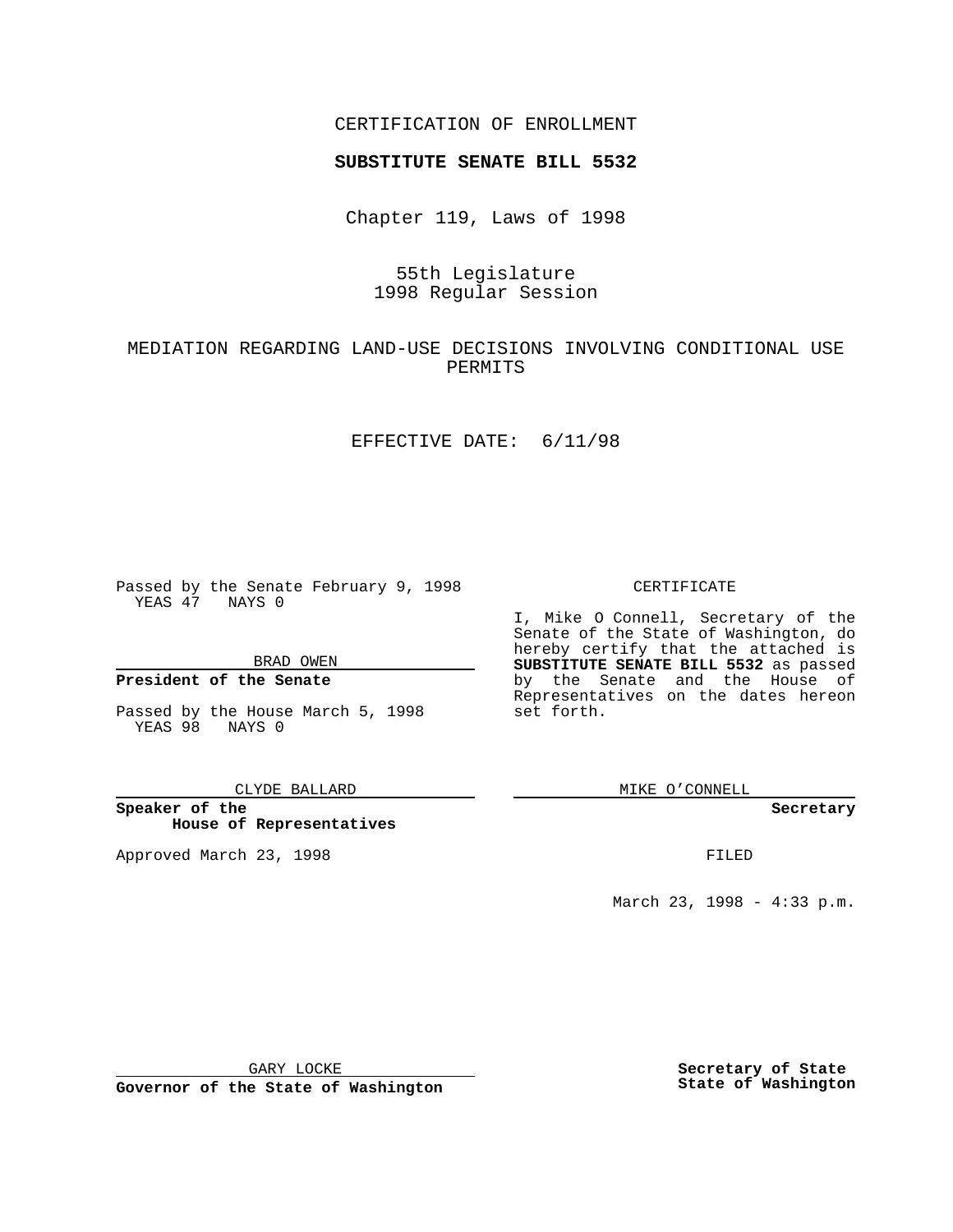# **SUBSTITUTE SENATE BILL 5532** \_\_\_\_\_\_\_\_\_\_\_\_\_\_\_\_\_\_\_\_\_\_\_\_\_\_\_\_\_\_\_\_\_\_\_\_\_\_\_\_\_\_\_\_\_\_\_

\_\_\_\_\_\_\_\_\_\_\_\_\_\_\_\_\_\_\_\_\_\_\_\_\_\_\_\_\_\_\_\_\_\_\_\_\_\_\_\_\_\_\_\_\_\_\_

Passed Legislature - 1998 Regular Session

## **State of Washington 55th Legislature 1997 Regular Session**

**By** Senate Committee on Government Operations (originally sponsored by Senators McCaslin, Haugen and Winsley)

Read first time 03/05/97.

 AN ACT Relating to mediation in land-use decisions involving conditional or special use permits; adding a new section to chapter 35.63 RCW; adding a new section to chapter 35A.63 RCW; adding a new section to chapter 36.70 RCW; adding a new section to chapter 35.22 RCW; and adding a new section to chapter 36.32 RCW.

BE IT ENACTED BY THE LEGISLATURE OF THE STATE OF WASHINGTON:

 NEW SECTION. **Sec. 1.** A new section is added to chapter 35.63 RCW to read as follows:

 (1) Prior to filing an appeal of a final decision by a hearing examiner involving a conditional or special use permit application requested by a party that is licensed or certified by the department of social and health services or the department of corrections, the aggrieved party must, within five days after the final decision, initiate formal mediation procedures in an attempt to resolve the parties' differences. If, after initial evaluation of the dispute, the parties agree to proceed with a mediation, the mediation shall be conducted by a trained mediator selected by agreement of the parties. The agreement to mediate shall be in writing and subject to RCW 5.60.070. If the parties are unable to agree on a mediator, each party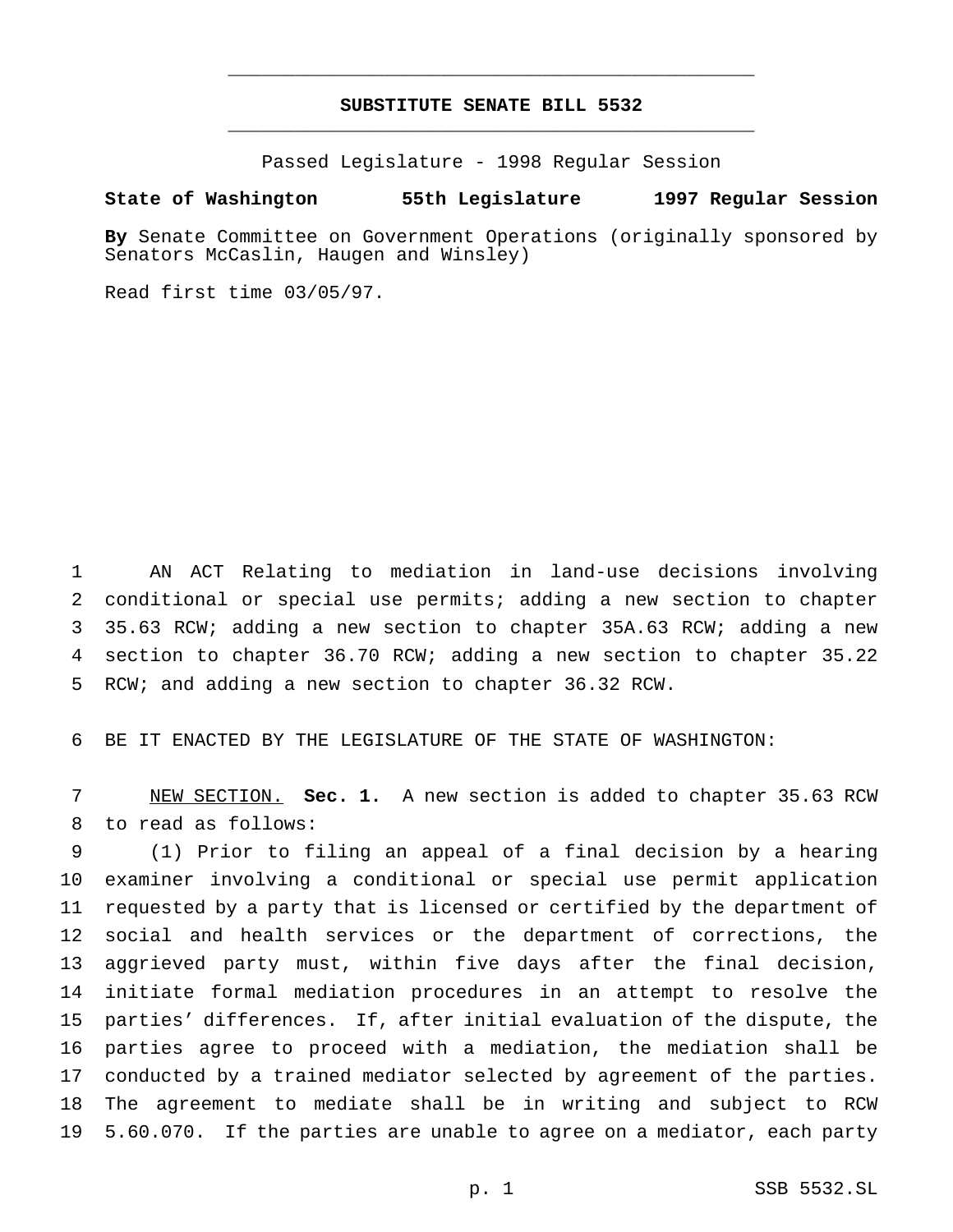shall nominate a mediator and the mediator shall be selected by lot from among the nominees. The mediator must be selected within five days after formal mediation procedures are initiated. The mediation process must be completed within fourteen days from the time the mediator is selected except that the mediation process may extend beyond fourteen days by agreement of the parties. The mediator shall, within the fourteen-day period or within the extension if an extension is agreed to, provide the parties with a written summary of the issues and any agreements reached. If the parties agree, the mediation report shall be made available to the governing jurisdiction. The cost of the mediation shall be shared by the parties.

 (2) Any time limits for filing of appeals are tolled during the pendency of the mediation process.

 (3) As used in this section, "party" does not include county, city, or town.

 NEW SECTION. **Sec. 2.** A new section is added to chapter 35A.63 RCW to read as follows:

 A final decision by a hearing examiner involving a conditional or special use permit application under this chapter that is requested by a party that is licensed or certified by the department of social and health services or the department of corrections is subject to mediation under section 1 of this act before an appeal may be filed.

 NEW SECTION. **Sec. 3.** A new section is added to chapter 36.70 RCW to read as follows:

 A final decision by a hearing examiner involving a conditional or special use permit application under this chapter that is requested by a party that is licensed or certified by the department of social and health services or the department of corrections is subject to mediation under section 1 of this act before an appeal may be filed.

 NEW SECTION. **Sec. 4.** A new section is added to chapter 35.22 RCW to read as follows:

 A final decision by a hearing examiner involving a conditional or special use permit application under a home-rule charter that is requested by a party that is licensed or certified by the department of social and health services or the department of corrections is subject to mediation under section 1 of this act before an appeal may be filed.